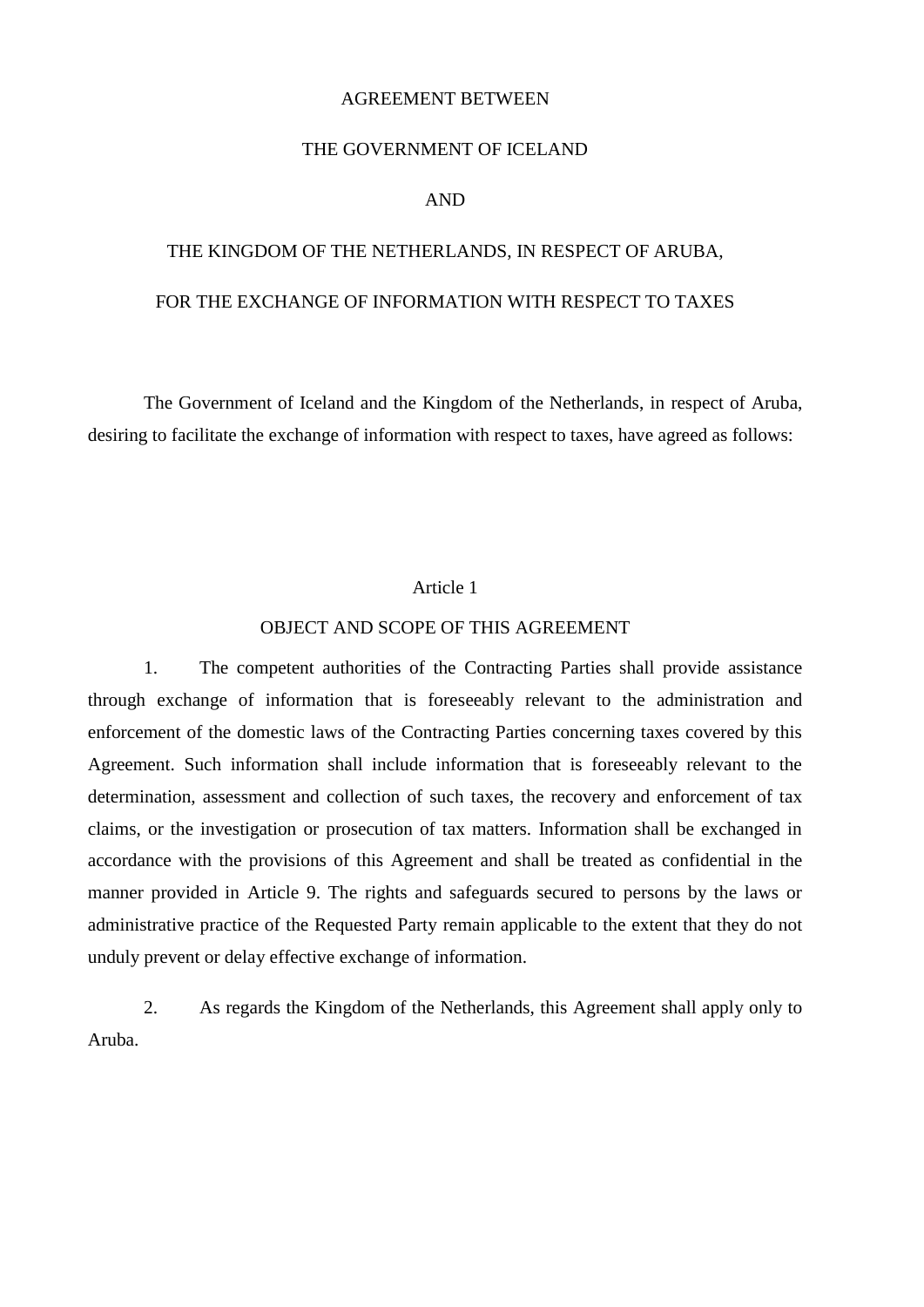#### JURISDICTION

A Requested Party is not obligated to provide information which is neither held by its authorities nor in the possession or control of persons who are within its territorial jurisdiction.

# Article 3

# TAXES COVERED

1. The taxes which are the subject of this Agreement are:

- a) in Iceland:
	- (i) the income taxes to the state (tekjuskattar ríkissjóðs); and
	- (ii) the income tax to the municipalities (útsvar til sveitarfélaganna).
- b) in Aruba:
	- (i) the income tax (inkomstenbelasting);
	- (ii) the wage tax (loonbelasting);
	- (iii) the profit tax (winstbelasting);
	- (iv) the dividend withholding tax (dividendbelasting).

2. This Agreement shall also apply to any identical taxes imposed after the date of signature of this Agreement in addition to or in place of the existing taxes. This Agreement shall also apply to any substantially similar taxes imposed after the date of signature of this Agreement in addition to, or in place of, the existing taxes if the competent authorities of the Contracting Parties so agree. Furthermore, the taxes covered may be expanded or modified by mutual agreement of the Contracting Parties in the form of an exchange of letters. The competent authorities of the Contracting Parties shall notify each other of any substantial changes to the taxation and related information gathering measures covered by this Agreement.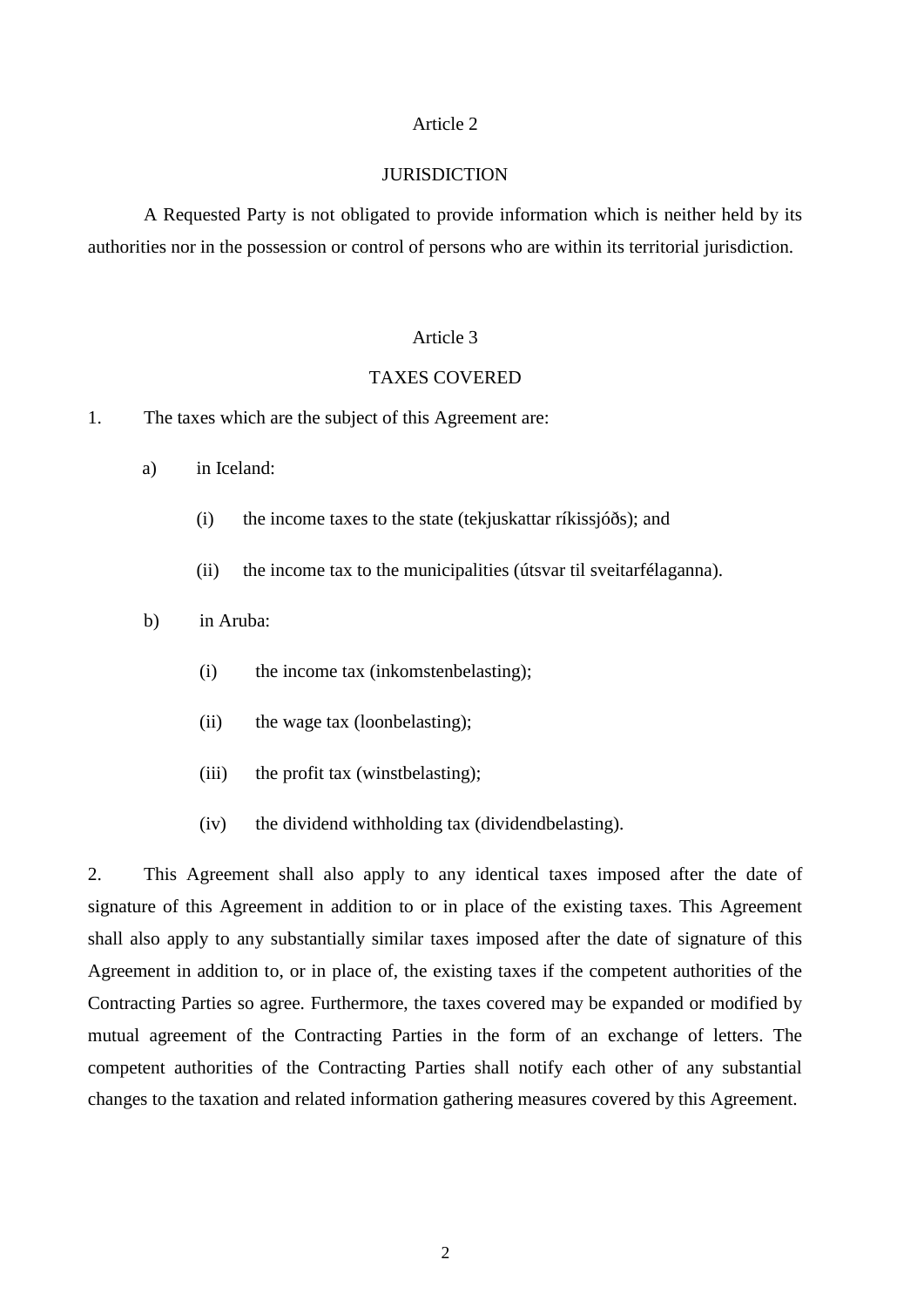#### DEFINITIONS

- 1. For the purposes of this Agreement, unless otherwise defined:
	- a) the term "Contracting Party" means The Kingdom of the Netherlands, in respect of Aruba, or the Government of Iceland as the context requires;
	- b) the term "Aruba" means that part of the Kingdom of the Netherlands that is situated in the Caribbean area and consisting of the island of Aruba; ;
	- c) the term "Iceland" means Iceland and, when used in a geographical sense, means the territory of Iceland, including its territorial sea, and any area beyond the territorial sea within which Iceland, in accordance with international law, exercises jurisdiction or sovereign rights with respect to the sea bed, its subsoil and its superjacent waters, and their natural resources;
	- d) the term "competent authority" means
		- (i) in the case of Aruba, the Minister of Finance and Economic Affairs or an authorised representative of the Minister ;
		- (ii) in the case of Iceland, the Minister of Finance or the Minister's authorised representative;
	- e) the term "person" includes an individual, a company and any other body of persons;
	- f) the term "company" means any body corporate or any entity that is treated as a body corporate for tax purposes;
	- g) the term "publicly traded company" means any company whose principal class of shares is listed on a recognised stock exchange provided its listed shares can be readily purchased or sold by the public. Shares can be purchased or sold "by the public" if the purchase or sale of shares is not implicitly or explicitly restricted to a limited group of investors;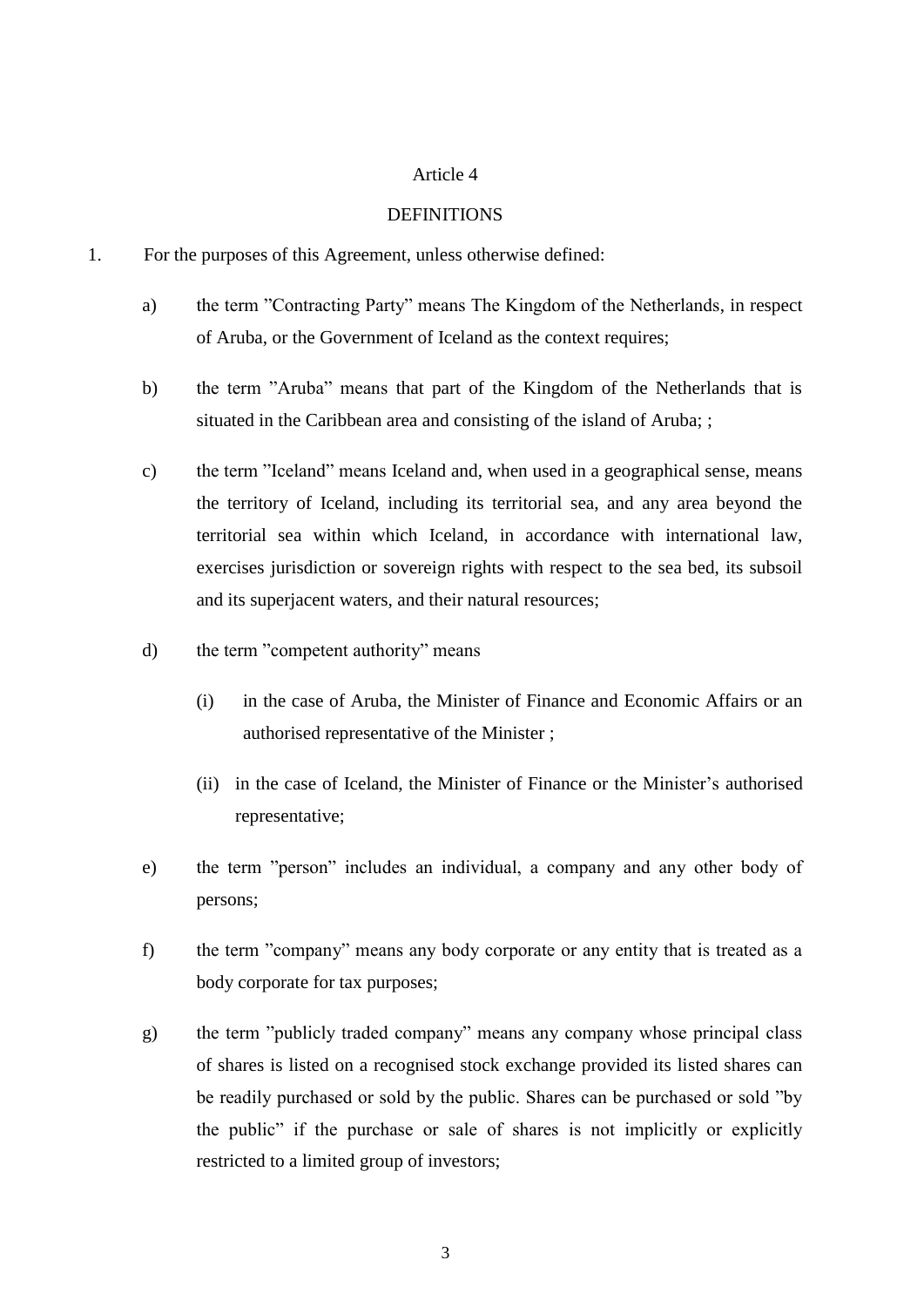- h) the term "principal class of shares" means the class or classes of shares representing a majority of the voting power and value of the company;
- i) the term "recognised stock exchange" means any stock exchange agreed upon by the competent authorities of the Contracting Parties;
- j) the term "collective investment fund or scheme" means any pooled investment vehicle, irrespective of legal form. The term "public collective investment fund or scheme" means any collective investment fund or scheme provided the units, shares or other interests in the fund or scheme can be readily purchased, sold or redeemed by the public. Units, shares or other interests in the fund or scheme can be readily purchased, sold or redeemed "by the public" if the purchase, sale or redemption is not implicitly or explicitly restricted to a limited group of investors;
- k) the term "tax" means any tax to which this Agreement applies;
- l) the term "Applicant Party" means the Contracting Party requesting information;
- m) the term "Requested Party" means the Contracting Party requested to provide information;
- n) the term "information gathering measures" means laws and administrative or judicial procedures that enable a Contracting Party to obtain and provide the requested information;
- o) the term "information" means any fact, statement or record in any form whatever;
- p) the term "criminal laws" means all criminal laws designated as such under domestic law irrespective of whether contained in the tax laws, the criminal code or other statutes;
- q) the term "criminal tax matters" means tax matters involving intentional conduct which is liable to prosecution under the criminal laws of the Applicant Party.

2. As regards the application of this Agreement at any time by a Contracting Party, any term not defined therein shall, unless the context otherwise requires, have the meaning that it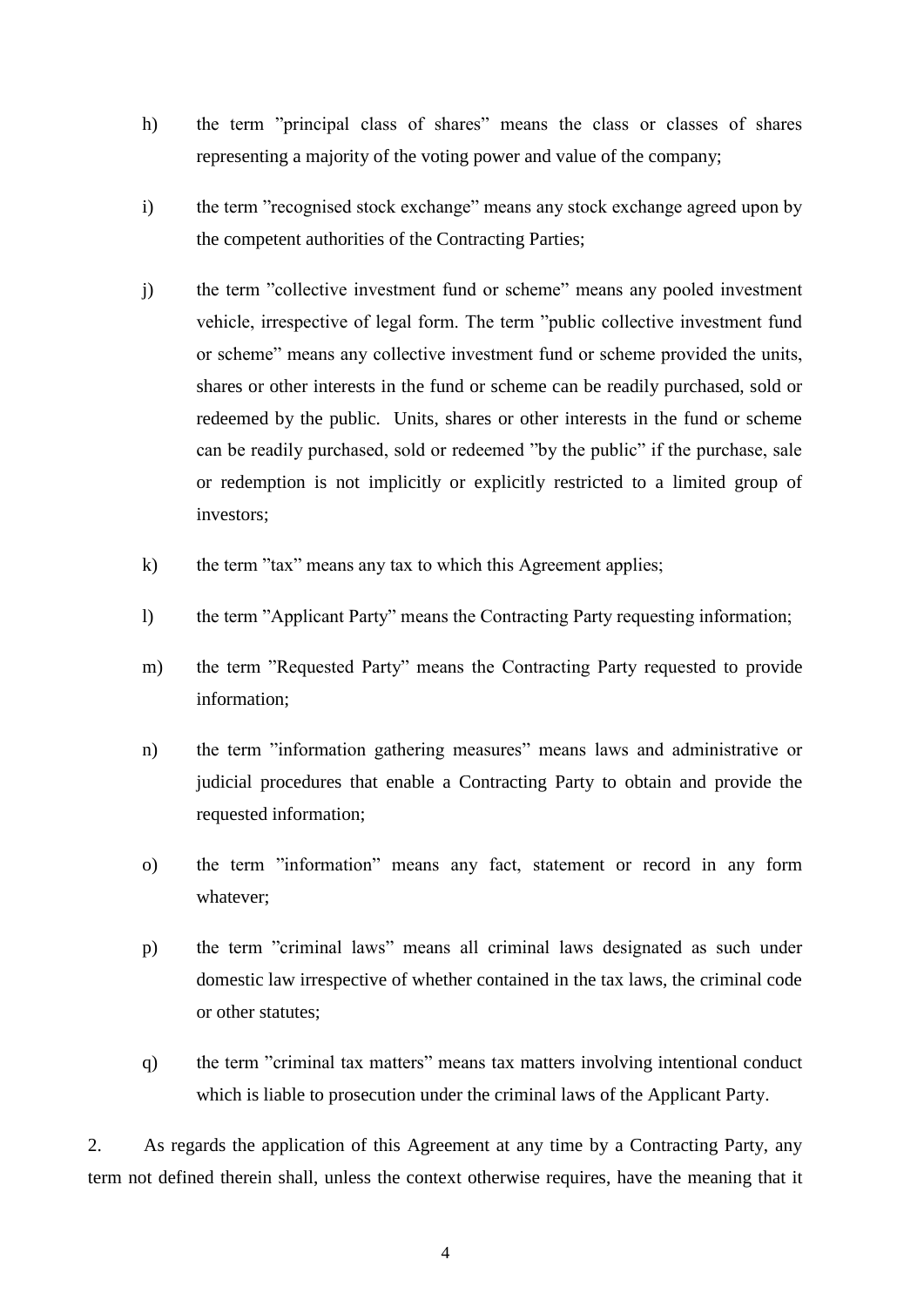has at that time under the law of that Party, any meaning under the applicable tax laws of that Party prevailing over a meaning given to the term under other laws of that Party.

# Article 5

# EXCHANGE OF INFORMATION UPON REQUEST

1. The competent authority of the Requested Party shall provide upon request information for the purposes referred to in Article 1. Such information shall be exchanged without regard to whether the conduct being investigated would constitute a crime under the laws of the Requested Party if such conduct occurred in the Requested Party.

2. If the information in the possession of the competent authority of the Requested Party is not sufficient to enable it to comply with the request for information, that Party shall use all relevant information gathering measures to provide the Applicant Party with the information requested, notwithstanding that the Requested Party may not need such information for its own tax purposes.

3. If specifically requested by the competent authority of an Applicant Party, the competent authority of the Requested Party shall provide information under this Article, to the extent allowable under its domestic laws, in the form of depositions of witnesses and authenticated copies of original records.

4. Each Contracting Party shall ensure that its competent authority for the purposes specified in Article 1 of this Agreement, has the authority to obtain and provide upon request:

- a) information held by banks, other financial institutions, and any person acting in an agency or fiduciary capacity including nominees and trustees;
- b) information regarding the ownership of companies, partnerships, trusts, foundations, "Anstalten" and other persons, including, within the constraints of Article 2, ownership information on all such persons in an ownership chain; in the case of trusts, information on settlors, trustees, beneficiaries and protectors; and in the case of foundations, information on founders, members of the foundation council and beneficiaries. Further, this Agreement does not create an obligation on the Contracting Parties to obtain or provide ownership information with respect to publicly traded companies or public collective investment funds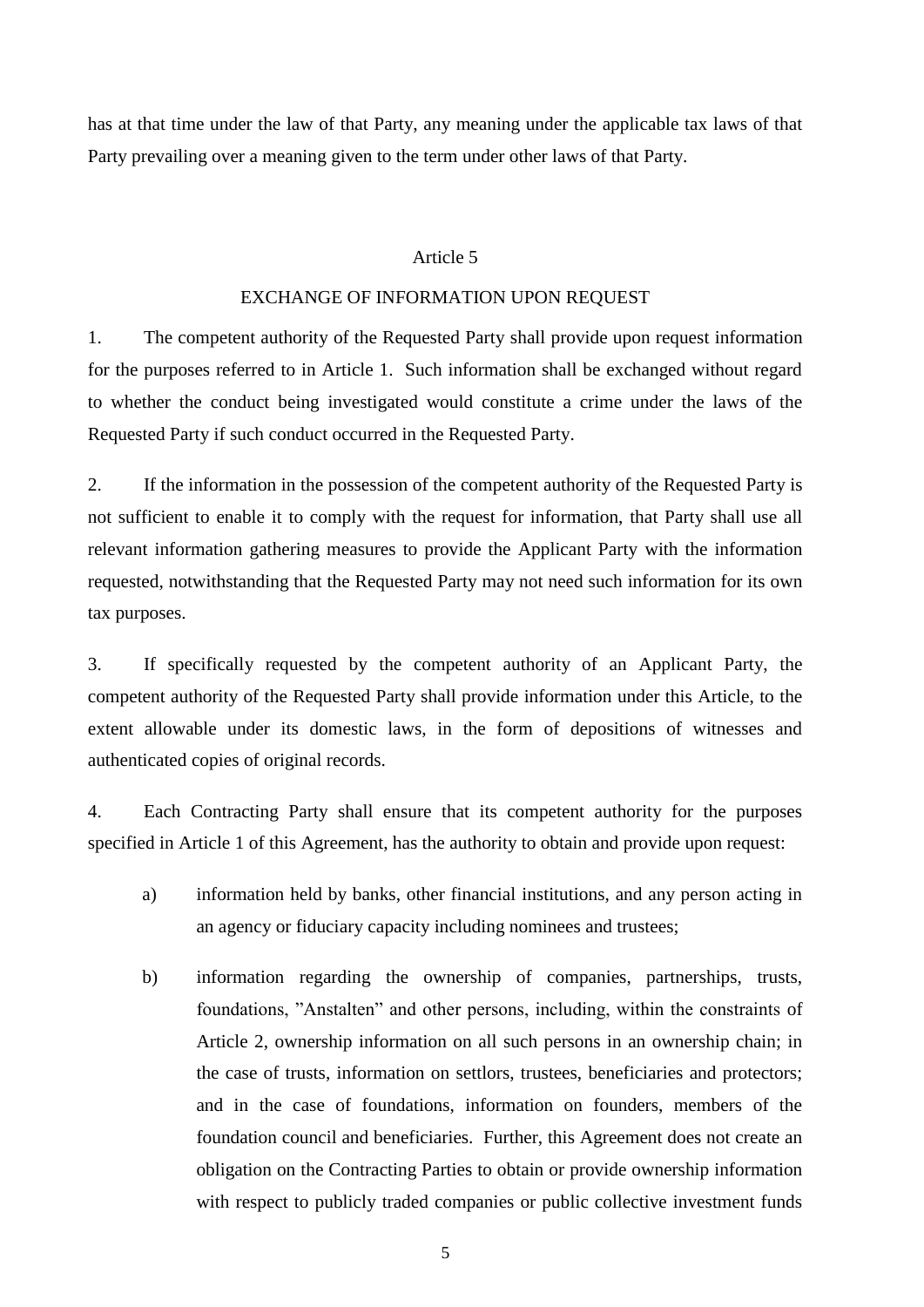or schemes unless such information can be obtained without giving rise to disproportionate difficulties.

5. The competent authority of the Applicant Party shall provide the following information to the competent authority of the Requested Party when making a request for information under this Agreement to demonstrate the foreseeable relevance of the information to the request:

- a) the identity of the person under examination or investigation;
- b) a statement of the information sought including its nature and the form in which the Applicant Party wishes to receive the information from the Requested Party;
- c) the tax purpose for which the information is sought;
- d) the grounds for believing that the information requested is held in the Requested Party or is in the possession or control of a person within the jurisdiction of the Requested Party;
- e) to the extent known, the name and address of any person believed to be in possession of the requested information;
- f) a statement that the request is in conformity with the law and administrative practices of the Applicant Party, that if the requested information was within the jurisdiction of the Applicant Party then the competent authority of the Applicant Party would be able to obtain the information under the laws of the Applicant Party or in the normal course of administrative practice and that the information request is in conformity with this Agreement;
- g) a statement that the Applicant Party has pursued all means available in its own territory to obtain the information, except those that would give rise to disproportionate difficulties.

6. The competent authority of the Requested Party shall forward the requested information as promptly as possible to the Applicant Party. To ensure a prompt response, the competent authority of the Requested Party shall:

a) confirm receipt of a request in writing to the competent authority of the Applicant Party and shall notify the competent authority of the Applicant Party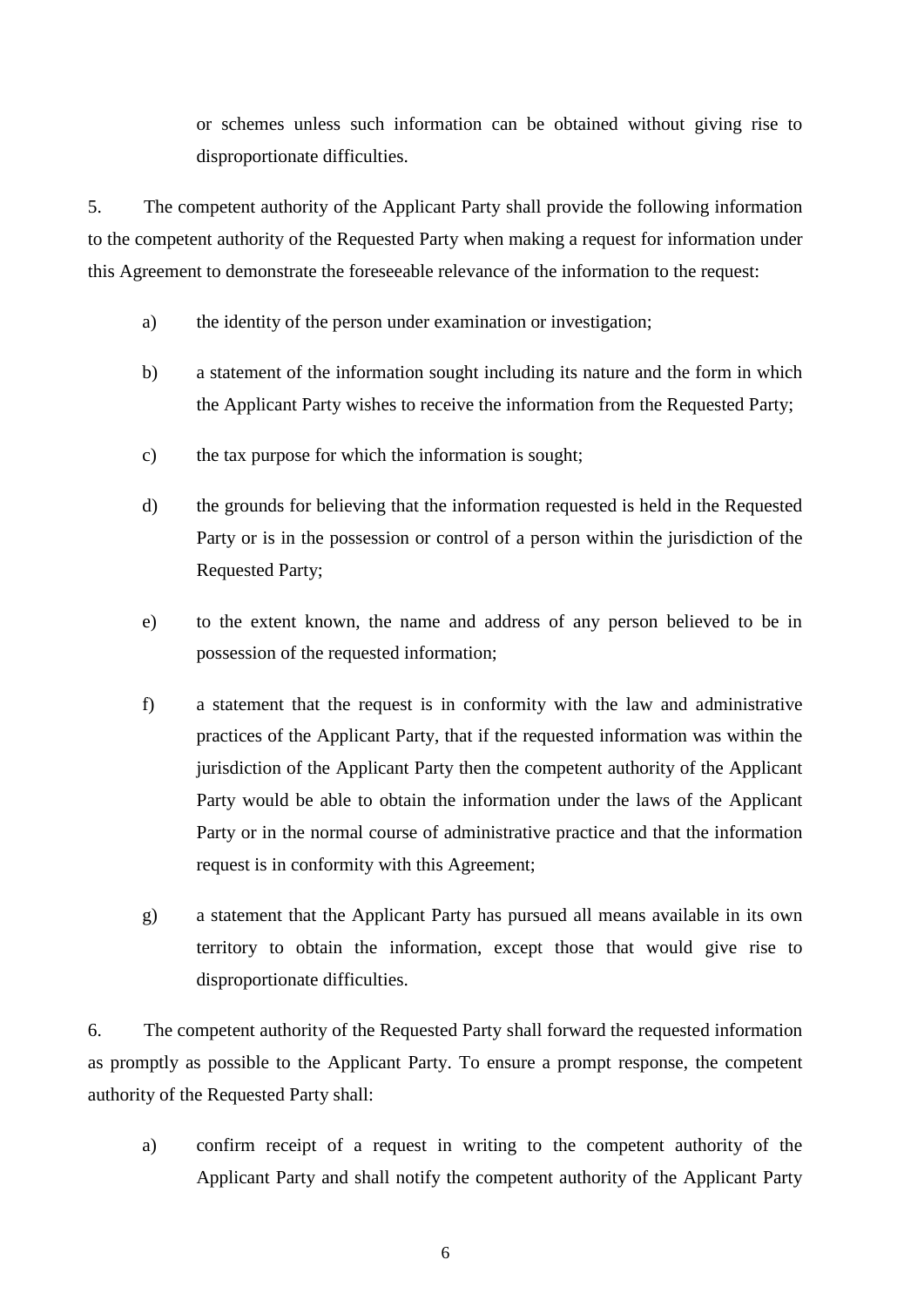of deficiencies in the request, if any, within 60 days of the receipt of the request; and

b) if the competent authority of the Requested Party has been unable to obtain and provide the information within 90 days of receipt of the request, including if it encounters obstacles in furnishing the information or it refuses to furnish the information, it shall immediately inform the Applicant Party, explaining the reason for its inability, the nature of the obstacles or the reasons for its refusal.

## Article 6

# SPONTANEOUS EXCHANGE OF INFORMATION

The Contracting Parties may forward to each other, without prior request, information of which they have knowledge.

#### Article 7

#### TAX EXAMINATIONS ABROAD

1. A Contracting Party may allow representatives of the competent authority of the other Contracting Party to enter the territory of the first-mentioned Party to interview individuals and examine records with the written consent of the persons concerned. The competent authority of the second-mentioned Party shall notify the competent authority of the first-mentioned Party of the time and place of the meeting with the individuals concerned.

2. At the request of the competent authority of one of the Contracting Parties, the competent authority of the other Contracting Party may allow representatives of the competent authority of the first-mentioned Party to be present at the appropriate part of a tax examination in the second-mentioned Party.

3. If the request referred to in paragraph 2 is acceded to, the competent authority of the Contracting Party conducting the examination shall, as soon as possible, notify the competent authority of the other Party about the time and place of the examination, the authority or official designated to carry out the examination and the procedures and conditions required by the first-mentioned Party for the conduct of the examination. All decisions with respect to the conduct of the tax examination shall be made by the Party conducting the examination.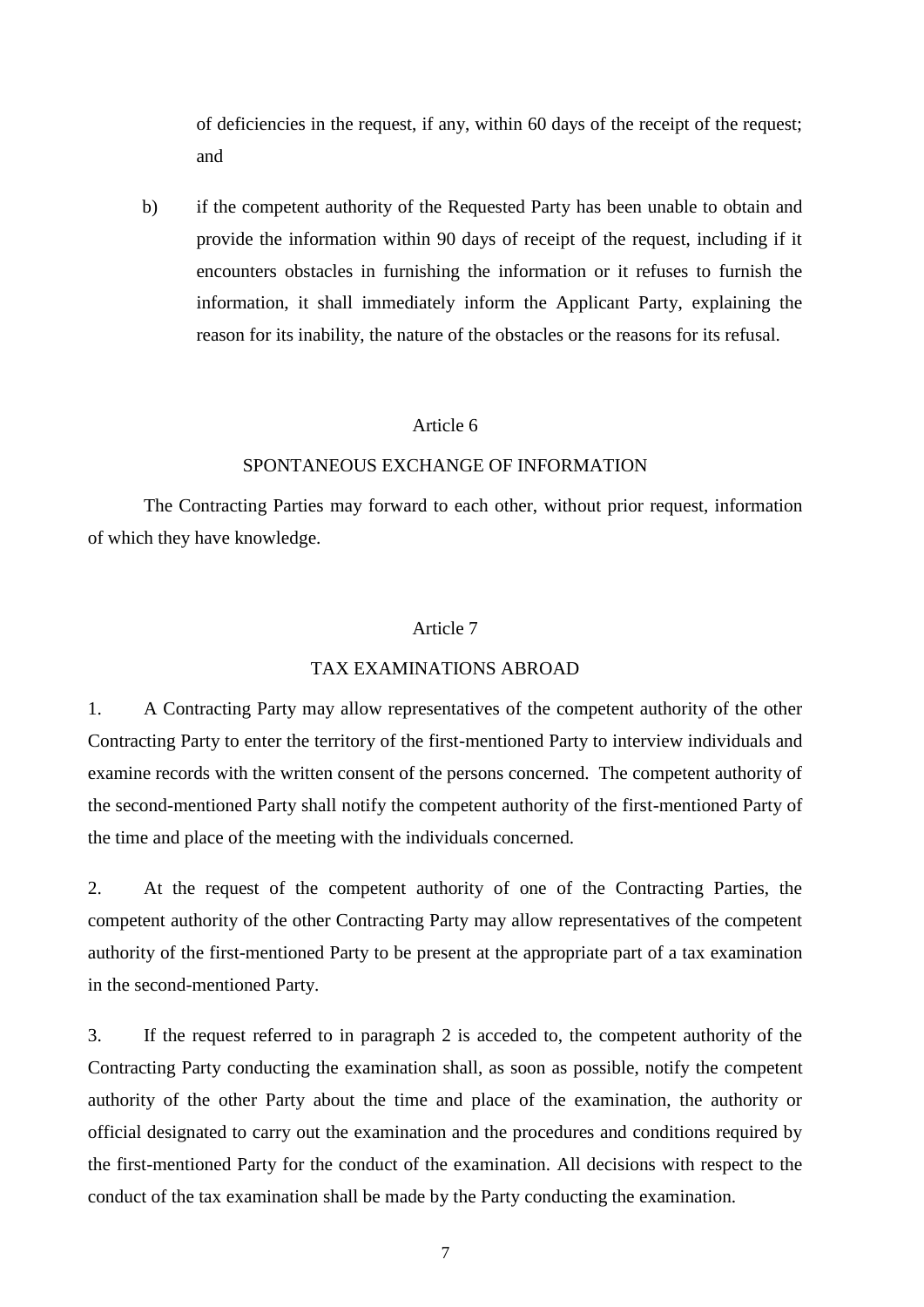## POSSIBILITY OF DECLINING A REQUEST

1. The Requested Party shall not be required to obtain or provide information that the Applicant Party would not be able to obtain under its own laws for purposes of the administration or enforcement of its own tax laws. The competent authority of the Requested Party may decline to assist where the request is not made in conformity with this Agreement.

2. The provisions of this Agreement shall not impose on a Contracting Party the obligation to supply information which would disclose any trade, business, industrial, commercial or professional secret or trade process. Notwithstanding the foregoing, information of the type referred to in paragraph 4 of Article 5 shall not be treated as such a secret or trade process merely because it meets the criteria in that paragraph.

3. The provisions of this Agreement shall not impose on a Contracting Party the obligation to obtain or provide information, which would reveal confidential communications between a client and an attorney, solicitor or other admitted legal representative where such communications are:

- a) produced for the purposes of seeking or providing legal advice; or
- b) produced for the purposes of use in existing or contemplated legal proceedings.

4. The Requested Party may decline a request for information if the disclosure of the information would be contrary to public policy (ordre public).

5. A request for information shall not be refused on the ground that the tax claim giving rise to the request is disputed by the taxpayer.

6. The Requested Party may decline a request for information if the information is requested by the Applicant Party to administer or enforce a provision of the tax law of the Applicant Party, or any requirement connected therewith, which discriminates against a national of the Requested Party as compared with a national of the Applicant Party in the same circumstances.

8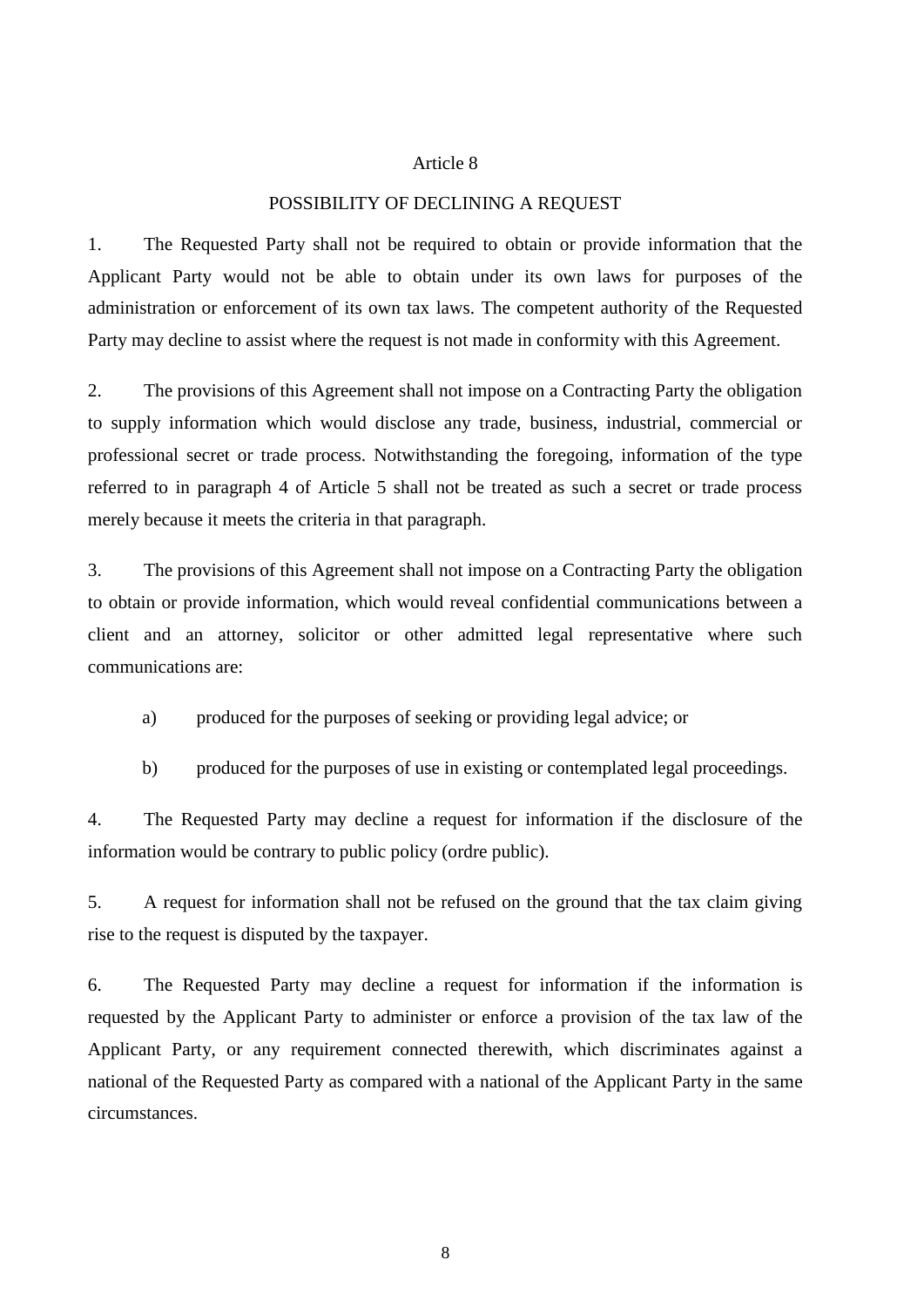# CONFIDENTIALITY

Any information received by a Contracting Party under this Agreement shall be treated as confidential and may be disclosed only to persons or authorities (including courts and administrative bodies) in the jurisdiction of the Contracting Party concerned with the assessment or collection of, the enforcement or prosecution in respect of, or the determination of appeals in relation to, the taxes covered by this Agreement. Such persons or authorities shall use such information only for such purposes. They may disclose the information in public court proceedings or in judicial decisions. The information may not be disclosed to any other person or entity or authority or any other jurisdiction without the express written consent of the competent authority of the Requested Party.

#### Article 10

#### COSTS

Unless the competent authorities of the Contracting Parties otherwise agree, ordinary costs incurred in providing assistance shall be borne by the Requested Party, and extraordinary costs incurred in providing assistance (including reasonable costs of engaging external advisors in connection with litigation or otherwise) shall be borne by the Applicant Party. At the request of either Contracting Party, the competent authorities shall consult as necessary with regard to this Article, and in particular the competent authority of the Requested Party shall consult with the competent authority of the Applicant Party in advance if the costs of providing information with respect to a specific request are expected to be significant.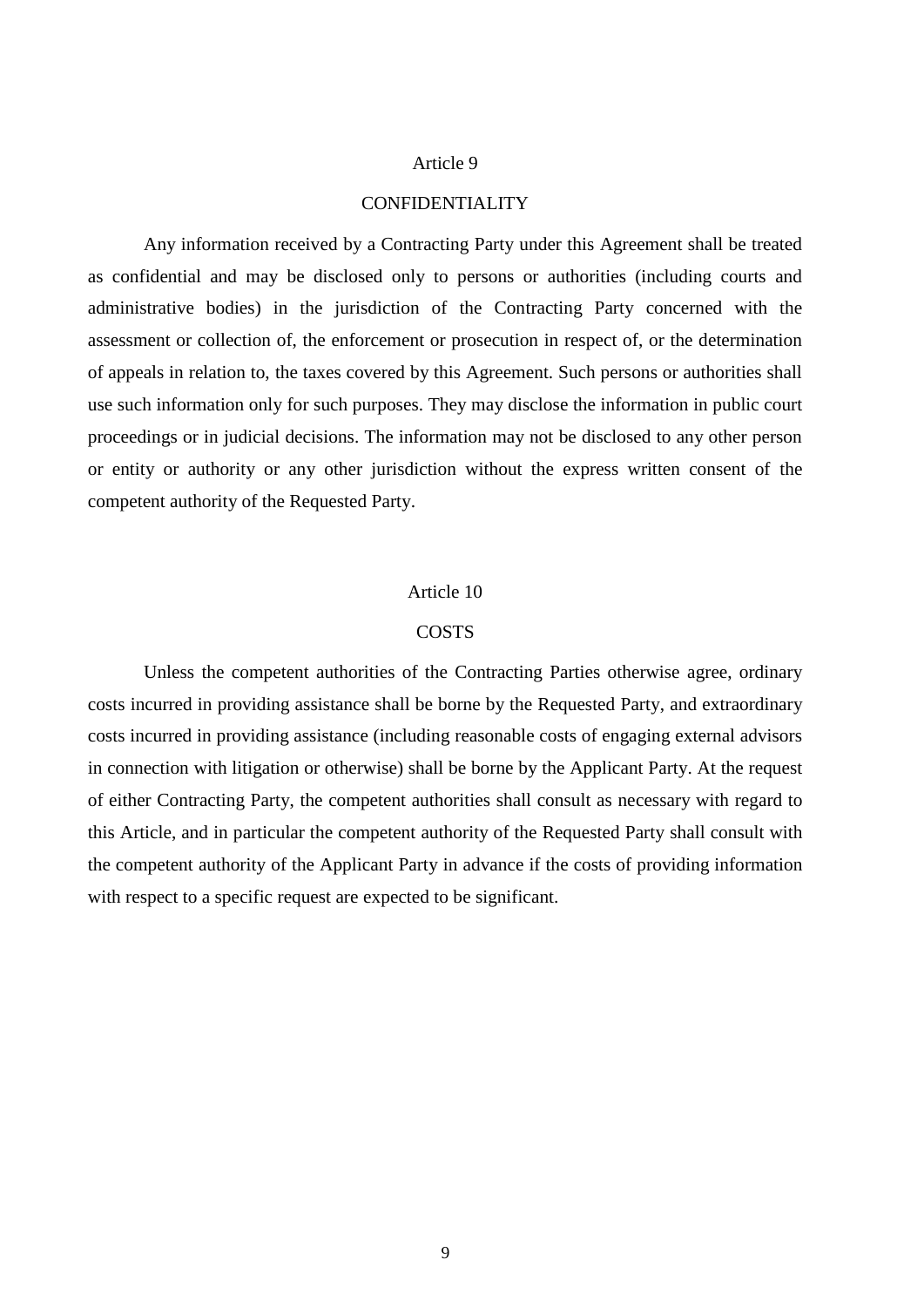## IMPLEMENTATION LEGISLATION

The Contracting Parties shall enact any legislation necessary to comply with, and give effect to, the terms of this Agreement.

# Article 12

# MUTUAL AGREEMENT PROCEDURE

1. The competent authorities of the Contracting Parties shall jointly endeavour to resolve any difficulties or doubts arising as to the interpretation or application of this Agreement.

2. In addition to the endeavours referred to in paragraph 1, the competent authorities of the Contracting Parties may mutually determine the procedures to be used under Articles 5, 6 and 7.

3. The competent authorities of the Contracting Parties may communicate with each other directly for the purposes of this Article.

# Article 13

#### ENTRY INTO FORCE

1. Each of the Contracting Parties shall notify the other in writing of the completion of the internal procedures required by its law for the entry into force of this Agreement.

2. The Agreement shall enter into force on the first day of the second month after the receipt of the later of these notifications and shall thereupon have effect as from that date.

3. The provisions of this Agreement shall have effect for any taxable periods, which could still be investigated at the moment of the information request, according to the laws of the Applicant Party.

# Article 14

# **TERMINATION**

1. This Agreement shall remain in force until terminated by a Contracting Party. Either Contracting Party may terminate the Agreement, through diplomatic channels, by giving